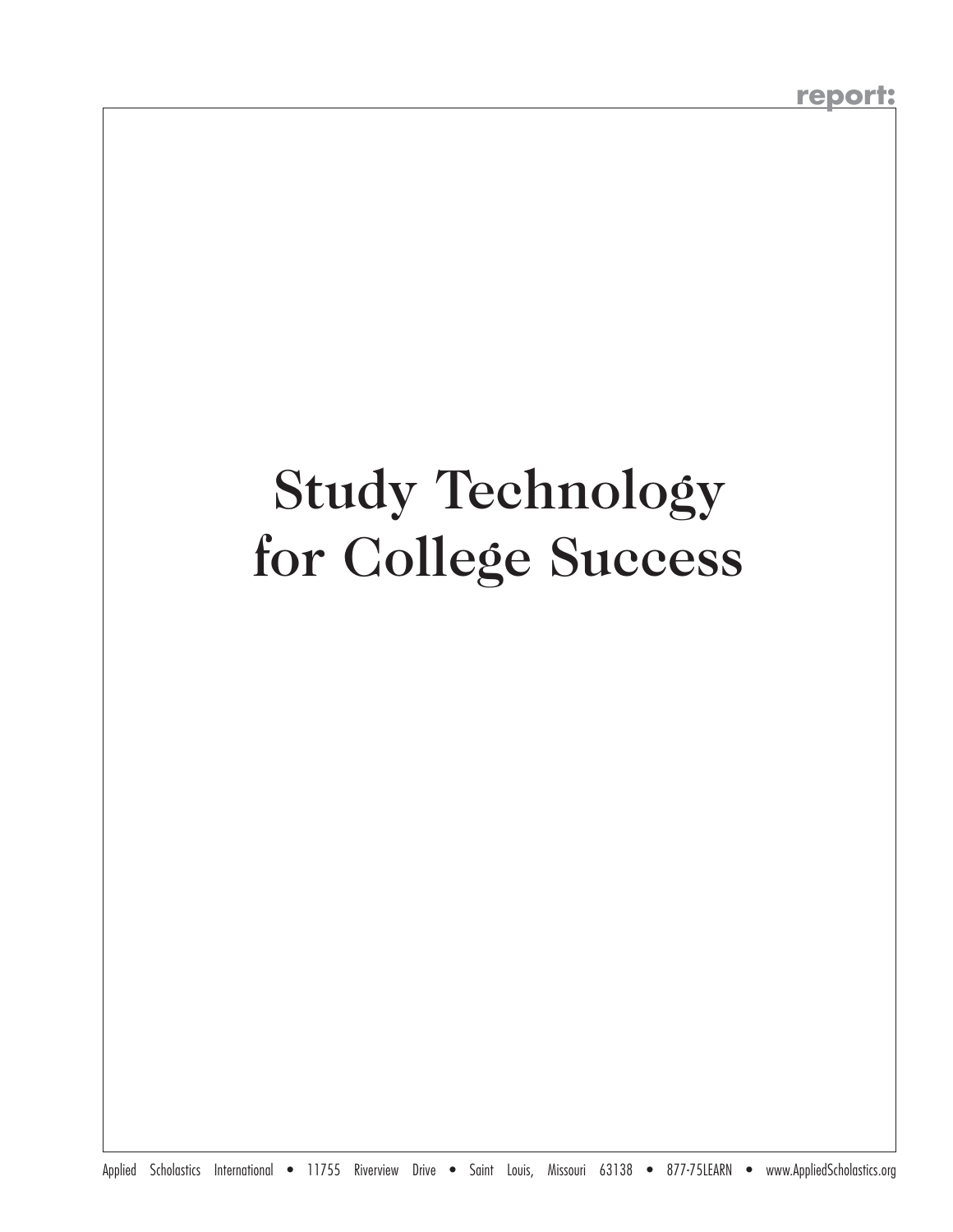# **Introduction**

Community colleges everywhere are faced with students ill-prepared for post-high school work, not only in terms of academic achievement but also, and especially, in terms of reading ability. The texts they are expected to work with assume a reading level far beyond the reach of many community college students. Most institutions have attempted to handle the problem by offering remedial classes or study skills classes for incoming students, but few are satisfied with the results they obtain. Student drop out is a persistent problem for community colleges.

In 2003 Applied Scholastics introduced a new Study Technology course especially designed for college age students. Because of the emphasis of Study Technology on vocabulary development, it is uniquely suited to helping students who need to improve their reading skill as well as gain in their ability to study and learn and apply what they learn. However, any student who has not yet learned Study Technology can benefit from learning as ot produces a lifelong learner who can master and apply *any* subject.

# **Context of the Pilot Project**

The new course was piloted for Applied Scholastics in 2003 and 2004 by a community college teacher in the Chicago area. In the first semester the course was delivered via the "checksheet" format that is standard with Applied Scholastics' selfpaced instruction. In this format students receive a sheet or booklet that lists each and every learning activity to be completed for mastery of the subject. Under the supervision of the classroom teacher, each student works at his own speed, signing off each completed activity as he progresses.

In the second semester the teacher used a teacher's manual prepared by Applied Scholastics to accompany the course textbook so that instruction can be delivered in the group format more familiar to schools and colleges today. When all was said and done, the method of delivery seems to be more a matter of preference than of effectiveness as the results obtained with students both semesters were quite similar. The data reported here were collected in the Spring of 2004.

# **Profiles of the Participating Students**

The class began with seventeen nineteen-year-old students, mostly Caucasian, but including two African-American students and one Hispanic student. The reading levels of these students as determined by the college placement test varied widely, and only four could read above tenth-grade level. Three students placed at sixth-grade level or lower, four placed at eighth- to ninth-grade level, and four at tenth-grade level. Three students did not take a placement test.

Five of the students were identified as "special needs students", a category created by Title IX. These students have been in special programs as part of their K-12 schooling and many carry the labels "LD", "ADDHD", "BI-POLAR", etc.

Motivation to succeed in the course was lacking, in general, at the outset. Most students were there because they had been advised by counselors to do so and took it for only that reason. Two admitted they signed up for an easy "A". At best students were mildly interested at the start of the course.

According to the teacher, the students in general seemed to lack purpose for being in college at all and thus were lacking in the soft skills needed for success—discipline, perseverance and will to excel, to mention just a few. As a result some students came to class late and/or unprepared, did sloppy, careless work, acted bored or lazy, made up excuses, etc.

#### **The Intervention**

The class met two times per week for 16 weeks for a total clock time of forty hours and students who completed received three credit hours. The facility available was a standard classroom used by other teachers all day and night, every day and night. Thus there was no way for the teacher to set up a permanent classroom that created the optimum environment for Study Technology training—i.e., with dictionaries and reference materials at hand, a clay table set up, etc. To compensate, the teacher came to class with a suitcase of dictionaries, an encyclopedia, and other reference materials that he could anticipate the students might need.

The course was taught in the standard college class manner. Each day the teacher assigned pages in the textbook to be studied and done for the next class. In each class the previous assignment was reviewed and discussed and concepts clarified and the students were quizzed and then paired up to do practical exercises to demonstrate they could (or could not) apply the tools they had learned. Students who demonstrated weakness in this respect required but did not always receive individual help, due to the nature of the format—one teacher and 17 students. (In a self-paced classroom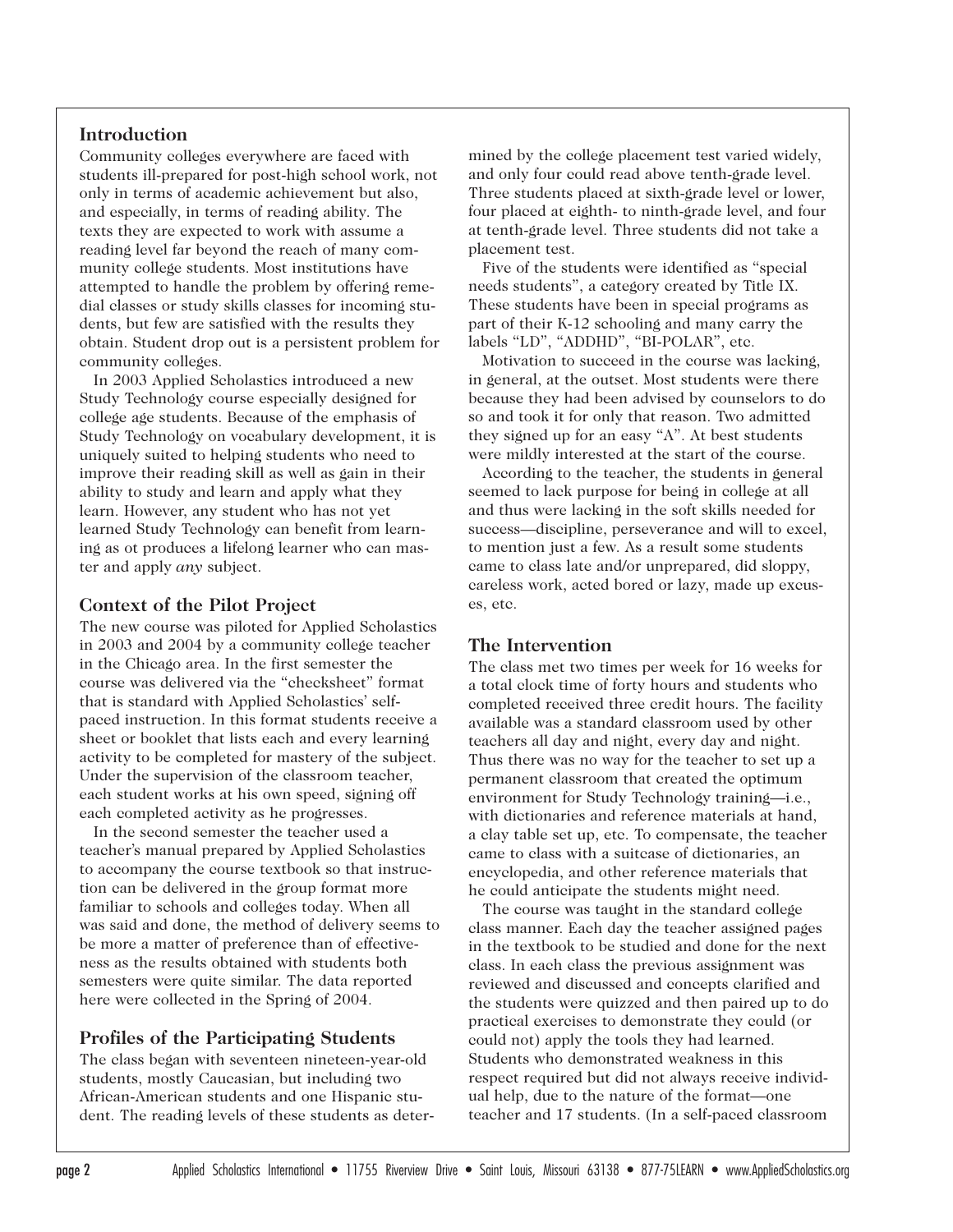only a few students at a time might need help from the teacher.)

#### **Results**

Though it was not possible to implement a controlled study of the pilot project, there are three sets of data that show the promise of Study Technology for handling the problems of community college students. The first of these is pre-and post test results—the performance of pilot students on the placement test administered by the college at the beginning of the semester and again, in different form, during the last week of the semester. The second consists of the teacher's observations regarding the students' proficiency in use of the learning tools of Study Technology at the end of the course, and student behavioral changes that occurred during the course.

Thirdly, students wrote essays at the end of the course that reveal attitude change.

# **Pre-and Post Tests**

The instrument used was the Degrees of Reading Power (DRP), a Cloze-type reading assessment in which the student it given a list of words and must choose from them to fill in a blank space in the

text.1 The DRP produces a "raw score" which is then, following a formula established by the DRP designers, translated into a "DRP score". The DRP score can then be correlated with a reading level, or, as it is at this community college, with a specific reading course.

The data table below presents the pre- and post test raw scores, DRP scores and final reading placement for each of twelve students for whom both pre and post test data were available. One student dropped the course after the first four weeks. One student had not yet taken the post test at the time these results were reported. Three students somehow managed to by-pass the college placement system completely and were not tested at all. The designation 092 indicates reading ability is below sixth-grade level, 094 indicates reading level is between eighth- and ninth-grade level and 110 is tenth-grade level. "None" means the student has a high DRP score and is not being advised to take a reading course.

# **Summary of DRP Results**

Eight students improved their raw scores on the test and, thus, their DRP scores. Five students improved their reading placement.

# **Data Table: Comparison of raw scores, DRP scores, and reading placements at the beginning and at the end of the semester**

| <b>Student</b> | Pre-test<br>Raw Score | Post-test<br><b>Raw Score</b> | Pre-test<br><b>DRP</b> | Post-test<br><b>DRP</b> | Initial Reading<br>Placement | <b>Final Reading</b><br>Placement |
|----------------|-----------------------|-------------------------------|------------------------|-------------------------|------------------------------|-----------------------------------|
| #1             | 46                    | 63                            | 58                     | 75                      | 094                          | none                              |
| #2             | 66                    | 69                            | 82                     | 97                      | none                         | none                              |
| #3             | 56                    | 53                            | 66                     | 63                      | 110                          | none                              |
| #4             | 22                    | 49                            | 40                     | 49                      | 092                          | 092                               |
| #5             | 46                    | 47                            | 57                     | 58                      | 094                          | 094                               |
| #6             | 39                    | 52                            | 53                     | 62                      | 094                          | 110                               |
| #7             | 41                    | 33                            | 53                     | 48                      | 094                          | 092                               |
| #8             | 62                    | 64                            | 74                     | 77                      | none                         | none                              |
| #9             | exempt                | 69                            | exempt                 | 97                      | none                         | none                              |
| #10            | 37                    | 47                            | 51                     | 58                      | 092                          | 094                               |
| #11            | 58                    | 66                            | 69                     | 82                      | 110                          | none                              |
| #12            | 57                    | 47                            | 67                     | 58                      | 110                          | 094                               |
| #13            | 59                    |                               | 70                     |                         | 110                          |                                   |
| #14            | 24                    |                               | 42                     |                         | 092                          |                                   |
| #15            | No test data          |                               |                        |                         |                              |                                   |
| #16            | No test data          |                               |                        |                         |                              |                                   |
| #17            | No test data          |                               |                        |                         |                              |                                   |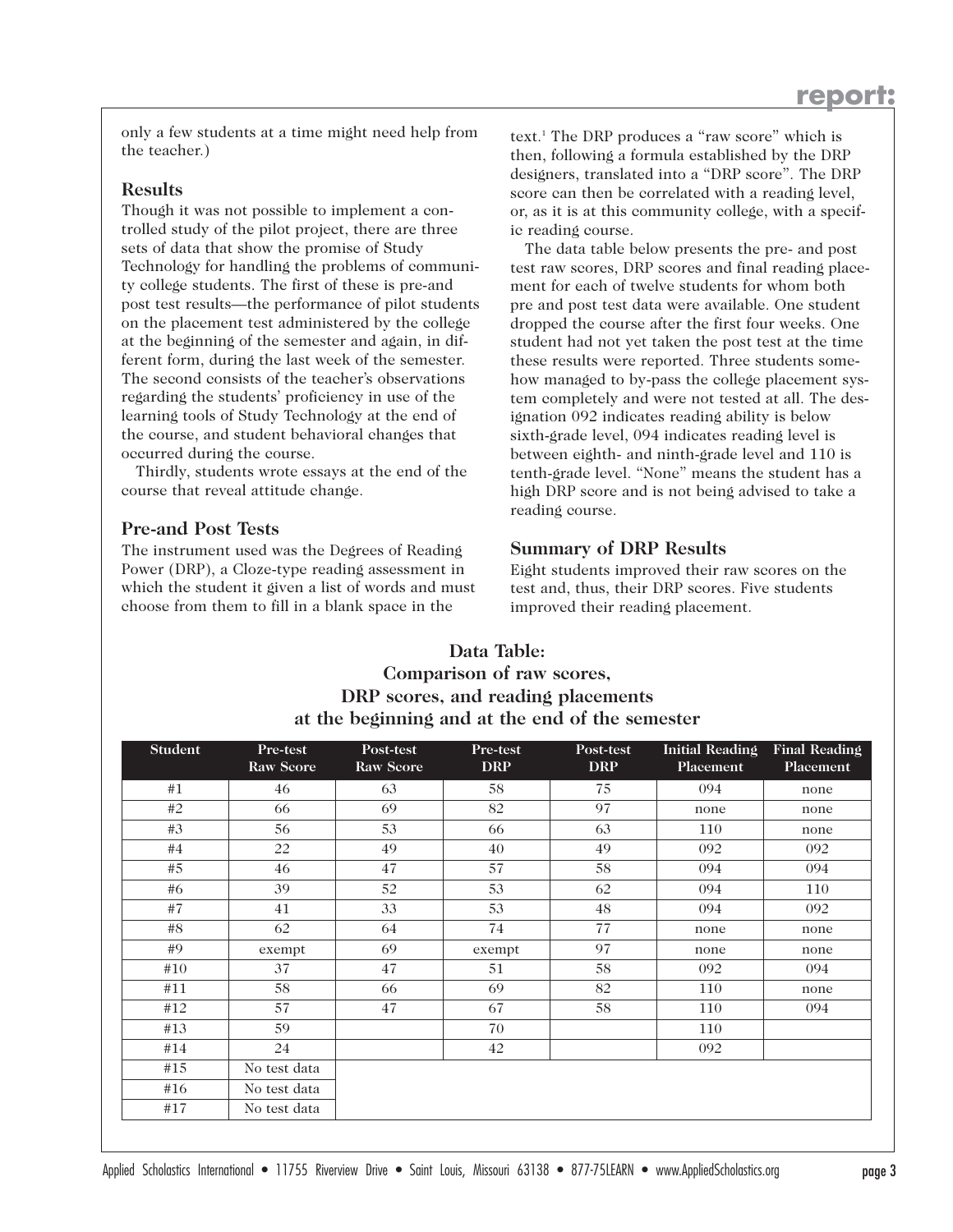# **Teacher Observations**

- All but four students completed the course, an unusually high percentage for a daytime class in this college where often as many as 50% drop out.
- Five of the students who began the course with a reading level below eigth grade completed the course with a passing grade.
- Four of the five special-needs students earned passing grades.<sup>2</sup>
- All students now own a dictionary (at the beginning of the semester only four did).
- Every student knows how to use a dictionary and admits to using it while studying materials in other classes.
- Almost all students indicate their confidence in their ability to do the work of a student is "much greater" than it was at the beginning of the semester.
- Almost every student acknowledges that the course was a significant value.

# **Student Reports**

At the end of the course students were asked to write an essay on what did they learn. Five excerpts from their essays are presented here.

*Truthfully I learned a lot more than I thought I would. When I first came to this class, I though this class was stupid and boring, an old man trying to be hip, but little did I know I was going to be challenged in many ways. This class taught me several tools that I can take with me to be the best student that I can be. Mr. Boehm, Misunderstood words won't be a problem, and I finally understand (the use of) demos and how important they are. What more can I say? The class was fun, I learned a lot, I was challenged and overall I learned the meaning of "a good student."*

**— J.B.**

*This course has been a great tool for me as well as for my academic skills. I have learned a lot from this class and you, Mr. Boehm. Your techniques of learning were pretty interesting, esp. demo kits, sketches, and of course dictionaries. I just want to thank you for teaching me the right tool to succeed as well as having fun in your class.* 

**— J.P.**

*This class taught me how to control my laziness and understand how important it is to really*

*LEARN a subject. You're a cool teacher and know how to help students.* 

**— S.M.**

*I really liked this course a lot. I know what to do in my other classes. (In the past) I would always skip the word or move on and then not understand the story. Now I am going to do better in all my classes. That was the problem, and now I know to use the dictionary. Thank you! I had a lot of fun being in this class.* 

**— A.B.**

*My experience in this class opened my eyes. What I have learned in this class will really help me in the future as a student. I what to thank you, Mr. Boehem, for teaching me how to use a dictionary. I hope you'll be teaching this class for a while so that when my kids come to Oakton thay can take your class. Your really did a wonderful job in this class. I want to thank you again for teaching me on using the dictionary.* 

**— M.A.**

*I think that this class has made me a better student, better learner, and a better person all together. It has taught me to take a step by step process in overcoming anything I am working on. You taught me many things that I will take with me.*  **— T.F.**

# **Conclusions**

Bearing in mind that the students were enrolled in other classes during the semester, and many of them in reading courses, and that there was no control group, based on the DRP results alone it is not possible to attribute the improvement in reading levels to the Study Technology course. However, because of the importance of vocabulary in reading comprehension and the use of the dictionary for developing vocabulary, it is a major achievement of the course, and certainly also a contribution to the observed reading improvements, that the students now all own, know how to and do use dictionaries.

Perhaps the most compelling evidences of impact are those relating to the "soft skills":

the teacher's observation that a high percentage of the students actually completed the course, in an environment where it is common for 50% to drop out.

The students' comments about their own attitude changes, including greater confidence in their abili